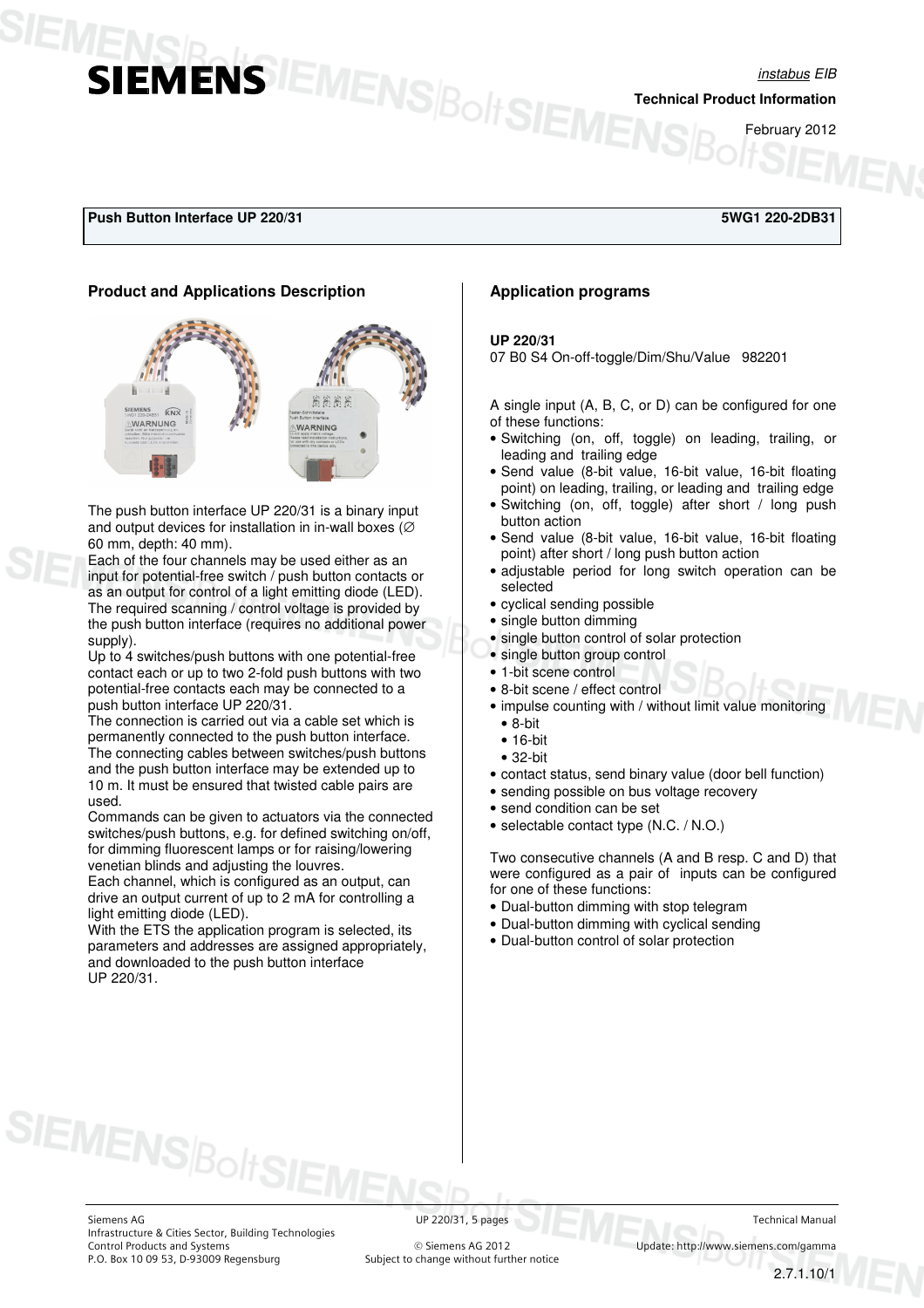

*Instabus EIB BOHSEMENSBOHSEMENSBOHSEMEN* 

February 2012

## **Push Button Interface UP 220/31 5WG1 220-2DB31**

#### **Example of Operation**

with switches / push buttons



#### with dual switches / 2-fold push buttons



#### with light emitting diodes (LED)



### **Installation Instructions**

• The device may be used for permanent interior installations in dry locations within flush-type boxes.

## V **WARNING**

- The device must be mounted and commissioned by an authorised electrician.
- The device must not be mounted in a box together with 230 V devices and/or 230 V cables.
- The device must not be connected to 230 V.
- Device combinations of a push button connected to the push button interface and 230 V devices (sockets) are not allowed.
- Ensure that there is a safety separation (SELV) of the connected signal cables (including possible extensions) from the other current- and voltagecarrying devices and cables.
- The prevailing safety and accident prevention rules must be heeded.
- The device must not be opened.
- When planning and installing electrical installations, the relevant guidelines, regulations and specifications of the respective country must be observed.

#### **Commissioning**

#### **Programming mode**

Press the programming key short  $($   $<$  0,5 s) to enable programming mode. This is indicated by the programming LED.

#### **Factory setting**

When the programming key is pressed very long  $(> 20)$ s) the device is reset to the default factory settings. This is indicated by evenly flashing the programming LED. The flashing stops after 5 seconds.

#### **Note:**

When the programming key is pressed longer  $($  > 0,5 s to 2 s) no functions are activated. When the programming key is pressed longer  $(> 2 s)$ the device starts connection test. This is a special mode for Desigo TRA. The device may be blocked for the manufacturer specific functions for approx. 10 seconds for the programming mode. This is indicated by briefly flashing the programming LED.

Update: http://www.siemens.com/gamma 
© Siemens AG 2012<br>
Subject to change without further notice

Technical Manual UP 220/31, 5 pages Siemens AG Infrastructure & Cities Sector, Building Technologies P.O. Box 10 09 53, D-93009 Regensburg

**SIEMENS**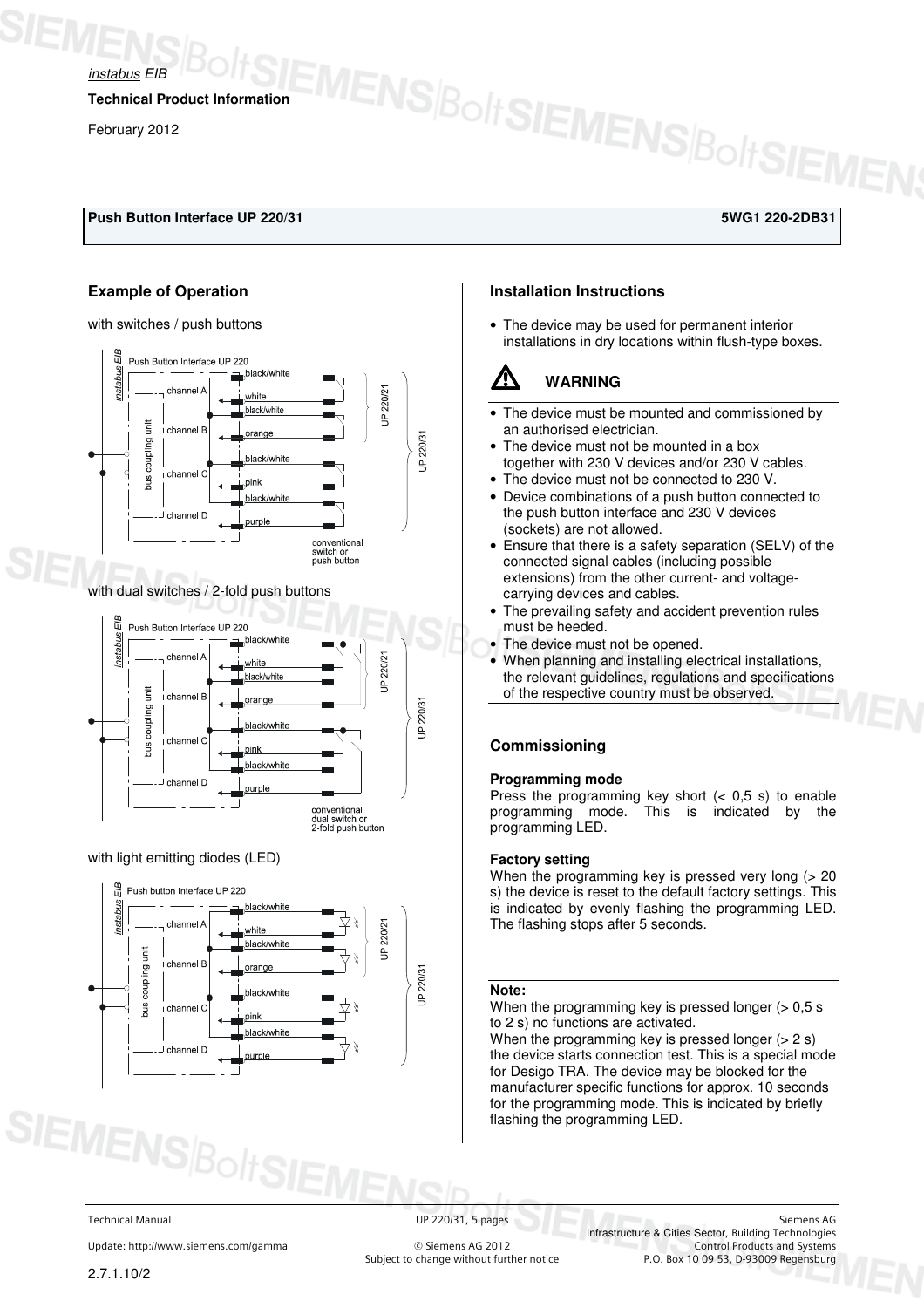# instabus EIB **SIEMENS**BOLT SIEMENSBOLT SIEMENS ROLLEND

February 2012

## **Push Button Interface UP 220/31 5WG1 220-2DB31**

#### **Technical Specifications**

#### **Power supply**

• Bus voltage: via KNX/EIB bus line

#### **Inputs**

- input signal voltage: provided by the push button interface. approx. 29 V DC (bus voltage) when the contact is opened
- input signal current: when contact is closed: 0.2 mA DC per channel at moment of closing: pulse 0.1 A
- input signal delay: 50 ms including contact debounce
- duration of input signal: min. 50 ms
- input characteristic:
- configurable
- signal cable set:
- length: 280 mm unshielded, may be extended up to 10 m (per channel) with twisted, unshielded cable Unused free ends must be insulated!
- cross-section: approx. 0.22 mm² (0.56 mm Ø)

#### **Outputs**

- output signal voltage: provided by the push button interface. approx. DC 4.7V across 1.9kOhm resistor (built-in) Connect anode of LED with terminal 1 (black/white), cathode with terminal 2 (colored wire)
- output current: When the output is short-circuited the output current is approx.2.5mA; The connected LED's must be specified for an impulse load of min. 100mA (tp 10µs)

#### **Control elements**

- 1 learning button: for switching between normal operating mode and addressing mode
- for reset the device to the default factory settings and to activate manufacturer specific functions

#### **Display elements**

- 1 red LED:
- for monitoring bus voltage and for displaying normal mode/addressing mode
- This LED indicated also the reset to the default factory settings and further activated manufacturer specific functions.

#### **Connections**

• signal inputs / LED outputs: cables

• bus line: screwless bus terminal Ø 0.6...0.8 mm single-core

#### **Mechanical specifications**

- housing: plastic
- $\bullet$  dimensions (L x W x H): 42 mm x 42 mm x 8.5 mm around the bus terminal the height is 11mm
- weight: approx. 22 g
- fire load:
	- 5WG1220-2DB31 approx. 710kJ
- installation: in wall boxes, Ø 60 mm, depth: 40 mm

#### **Electrical safety**

- degree of pollution (according to IEC 60664-1): 2
- protection (according to EN 60529): IP 20
- protection class (according to IEC 61140): III
- overvoltage class (according to IEC 60664-1): III
- bus: safety extra low voltage SELV DC 24 V
- the device complies with EN 50 090-2-2

#### **Electromagnetic compatibility**

• complies with EN 50090-2-2

#### **Environmental specifications**

- climatic conditions: EN 50090-2-2
- ambient temperature operating:  $-5... + 45$  °C
- storage temperature:  $-25$  ...  $+70$   $^{\circ}$  C
- relative humidity (non-condensing): 5 % to 93 %

#### **Reliability**

• Failure rate: 199 fit at 40 °C

#### **Markings**

EIB, KNX, CE

#### **CE mark**

complies with the EMC regulations (residential and functional buildings), and low voltage regulations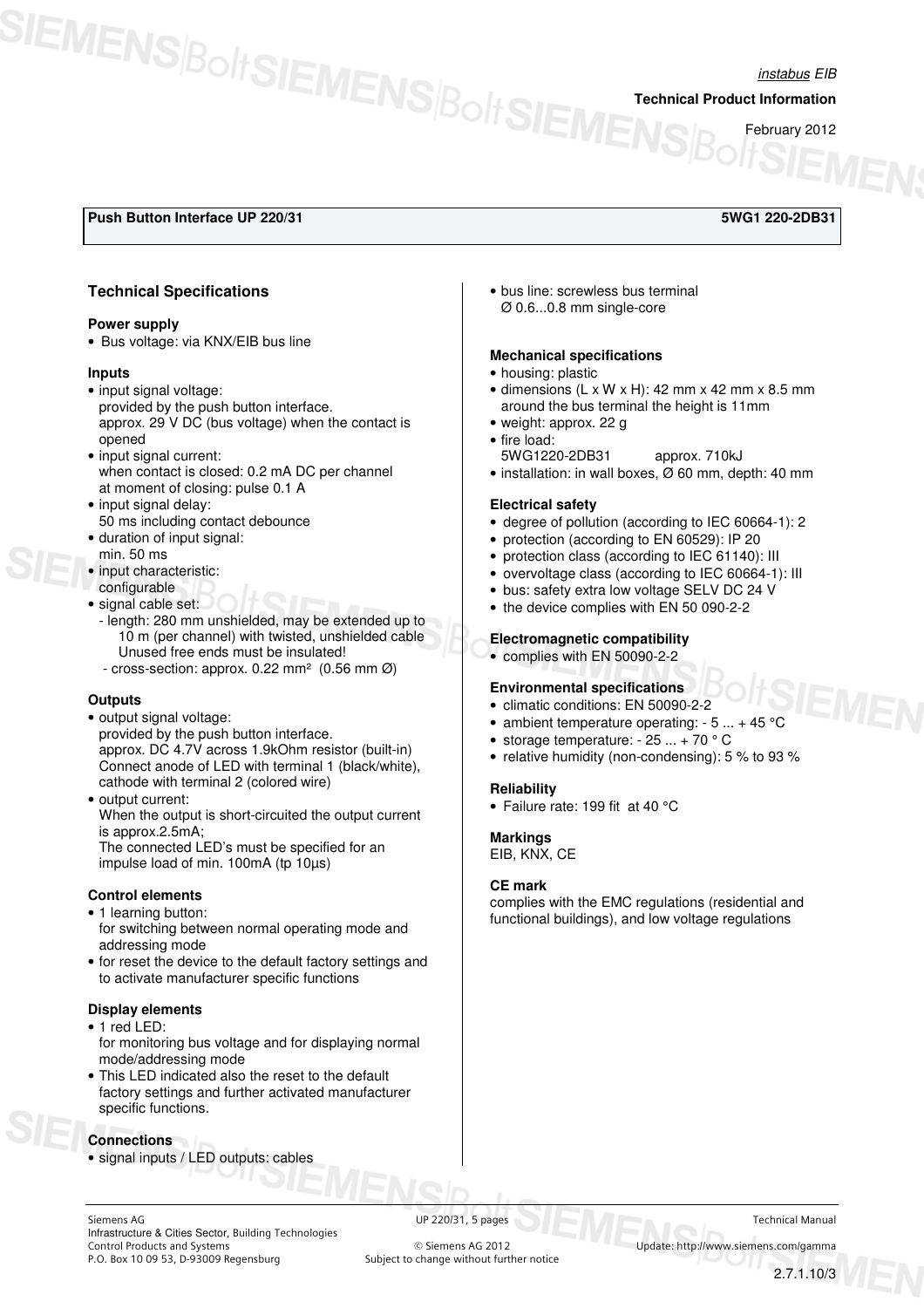

**Technical Product Information** 

February 2012

#### **Push Button Interface UP 220/31 5WG1 220-2DB31**

#### **Location and Function of the Display and Operating Elements**



Figure 1: Push button interface UP 220/31, front view

- A1 Bus terminal for solid conductors with 0.6 ... 0.8 mm ∅
- A2 LED for indicating normal operating mode (LED off) or addressing mode (LED on); it is extinguished automatically once the physical address has been transferred
- A3 Learning button for toggling between normal operating mode and addressing mode for transferring the physical address
- A4 Connection of the cable set
- A5 Circuit diagram of the cable set
- A6 Barcode label with KNX serial number and supplier code

#### **Mounting and Wiring**

#### General description

The push button interface UP 220/31 is built into in-wall boxes,  $\varnothing$  60 mm, depth 40 mm. In addition to the push button interface, a standard device insert can be attached to the in-wall box. For mounting several conventional device inserts, several in-wall boxes must be combined via cable glands (only the in-wall box that actually holds the push button interface requires a depth of 40 mm). The cores of the cable set supplied with the device can be inserted in series-connected inwall boxes via the cable glands.

#### Cable set

The cable set consists of cores marked in specific colors with a plug fixed to one end. To allow for easy connection to the screw or plug-in terminals of switches and push buttons, ferrules are fixed to the free ends.



Figure 2: Connecting/disconnecting the bus cable

Removing the bus terminal (Figure 2)

EMENS|BoltSIEMENS|BoltSIEMEN

- The bus terminal (B2) consists of two components (B2.1, B2.2) with four terminal contacts each.
- Carefully insert the screwdriver in the wire entry slot of the grey component of the bus terminal (B2.2) and remove the bus terminal (B2) from the device (B1).

#### **Note**

Do not try to remove the bus terminal from underneath! There is a risk of shorting the device!

#### Clipping on the bus terminal

Insert the bus terminal in the guide slot of the push button interface UP 220/31 and press the bus terminal downwards until it reaches the stop.

#### Connecting the bus cable (Figure 2)

- The bus terminal (B2) can be used with solid conductors,
	- 0.6 ... 0.8 mm ∅.
- Remove the insulation from the conductor (B2.4) and insert it in the terminal (B2) (red =  $+$ , grey =  $-$ ).

Disconnecting the bus cable (Figure 2)

Disconnect the bus terminal (B2) and remove the conductor (B2.4) of the bus cable while twisting it backwards and forwards.

Update: http://www.siemens.com/gamma  $\bullet$  Subject to change without further notice